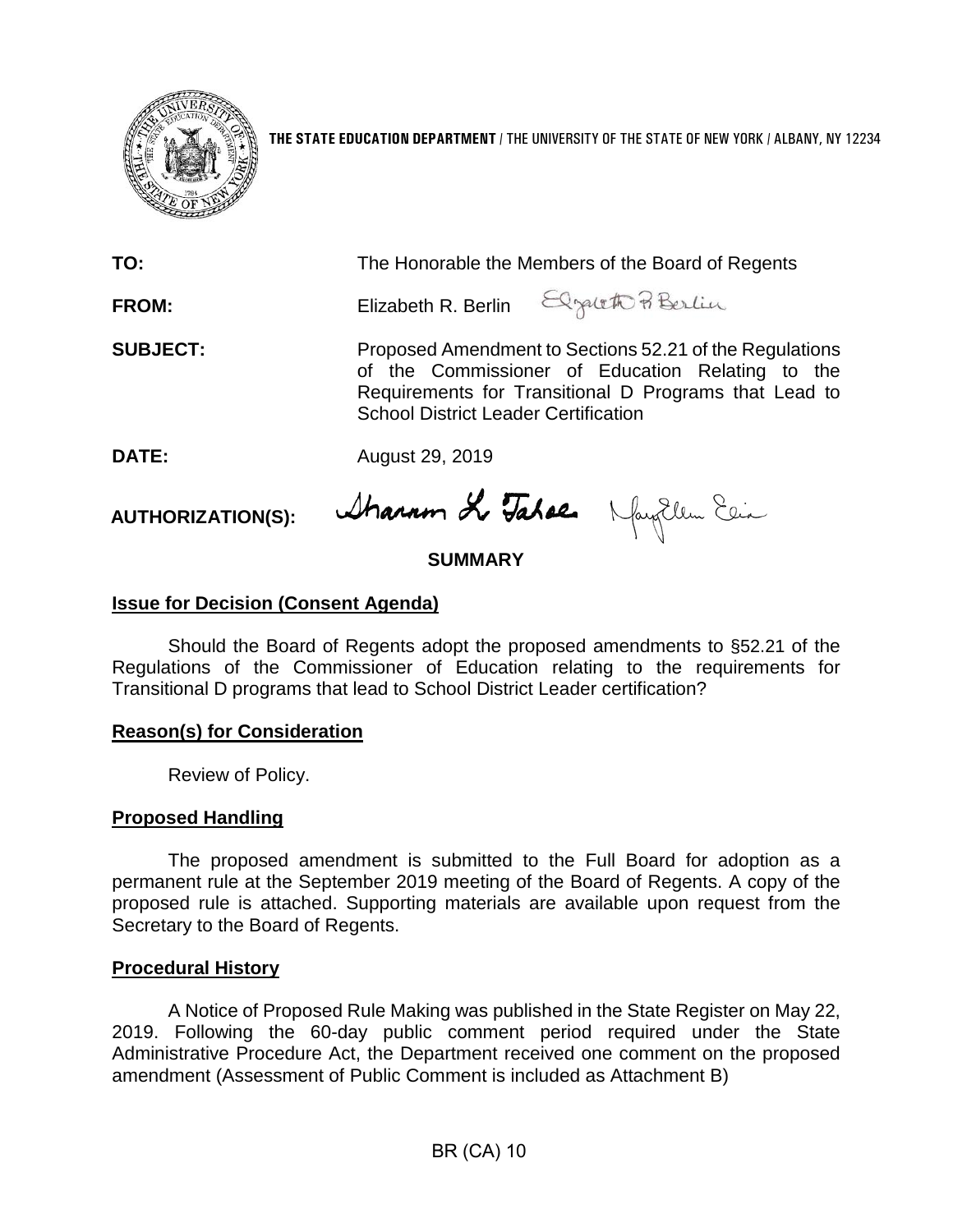### **Background Information**

There are several options for gaining Professional School District Leader certification. One option is that candidates could enroll in an alternative school district leader program, also known as a Transitional D program. This alternative program is currently available for exceptionally qualified candidates who do not have three years of classroom teaching service, pupil personnel service, and/or educational leadership service.

Candidates must apply for a Transitional D certificate upon acceptance into a Transitional D program. This certificate enables the candidates to work in a school district or BOCES as a school district leader while they complete their program requirements. The Transitional D certificate expires in five years or when candidates complete their program, whichever comes first.

The Department has encountered several situations where candidates did not apply for a Transitional D certificate while matriculating in their Transitional D program. By not obtaining this certificate, they worked in a school district or BOCES without certification in a position that requires certification per State law. In addition, the administrative experience that candidates gain during their program cannot count towards the three-year experience requirement for the Professional School District Leader certificate unless they held a Transitional D certificate throughout the experience; experience in a school district or BOCES can only count towards certification while holding a valid certificate.

One of the Transitional D certification requirements is an institutional recommendation by the program for the certificate. Programs that submit this institutional recommendation for certification immediately upon the candidates' enrollment in the program avoid delaying the certification process.

#### **Proposed Amendment**

The Department is proposing to require that Transitional D programs provide written notification to candidates that they must apply for the Transitional D certificate upon enrollment in the program and submit an institutional recommendation for certification immediately upon the candidates' enrollment. The revisions would ensure that candidates know they must apply for certification and would receive an institutional recommendation for certification in a timely manner.

By knowing about the need to apply and having the institutional recommendation for certification, candidates can optimize the amount of experience that can count towards the Professional School District Leader certificate and comply with State laws regarding working in a school district or BOCES in a position that requires certification.

The Department is also proposing to remove the stipulation that limits admission to Transitional D programs to candidates with limited or no school experience. As currently written, candidates with three or more years of classroom teaching service, pupil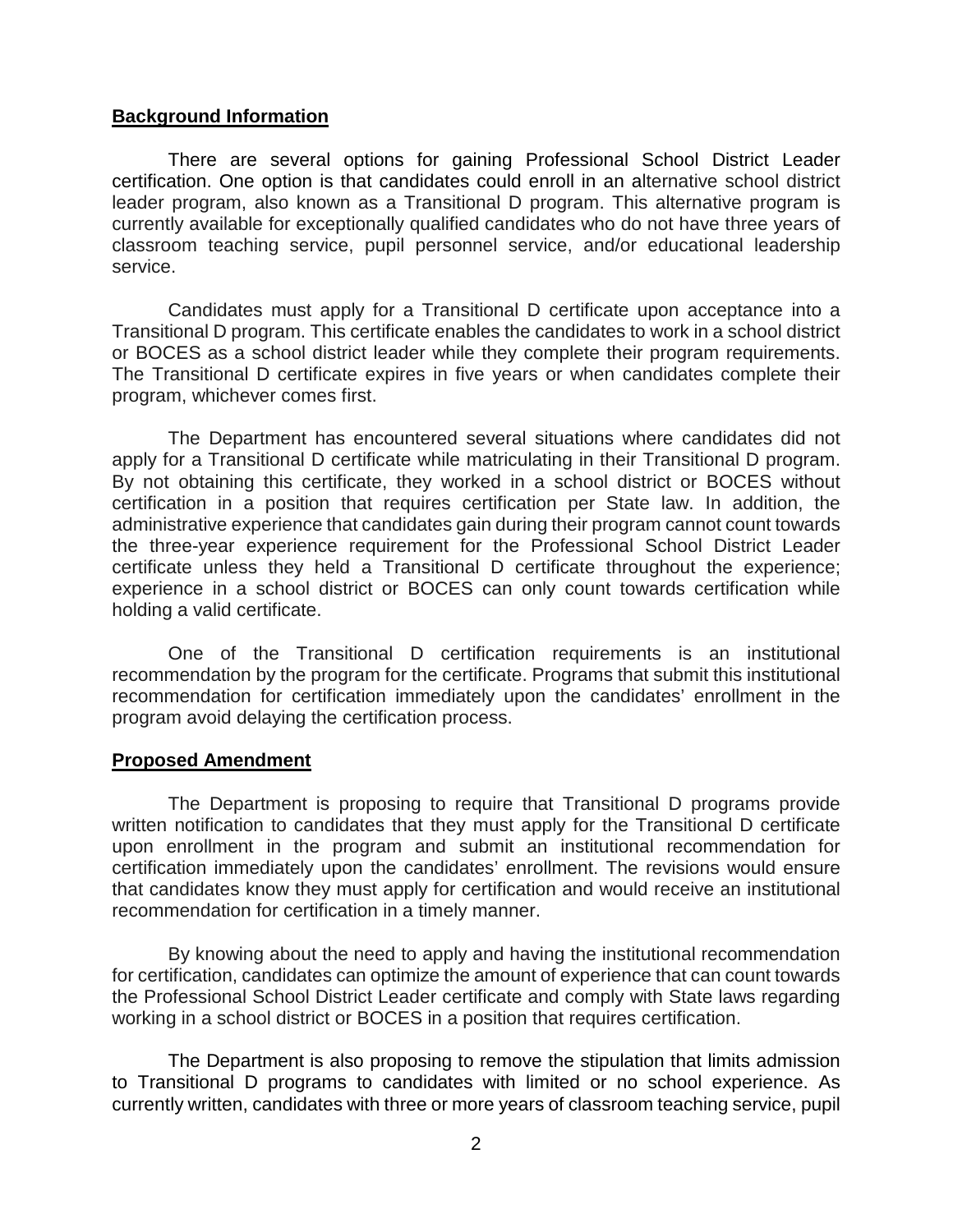personnel service, and/or educational leadership service cannot be admitted to a Transitional D program. This stipulation prevents educators with three years of experience or more, and who may be excellent leaders and have relevant experience, from becoming a school district leader through a Transitional D program.

### **Related Regents Items**

[May 2019](https://www.regents.nysed.gov/common/regents/files/519hed1.pdf) https://www.regents.nysed.gov/common/regents/files/519hed1.pdf

### **Recommendation**

VOTED: That §52.21 of the Regulations of the Commissioner of Education be amended, as submitted, effective September 25, 2019.

### **Timetable for Implementation**

If adopted at the September 2019 Regents meeting, the permanent rule will take effect on September 25, 2019.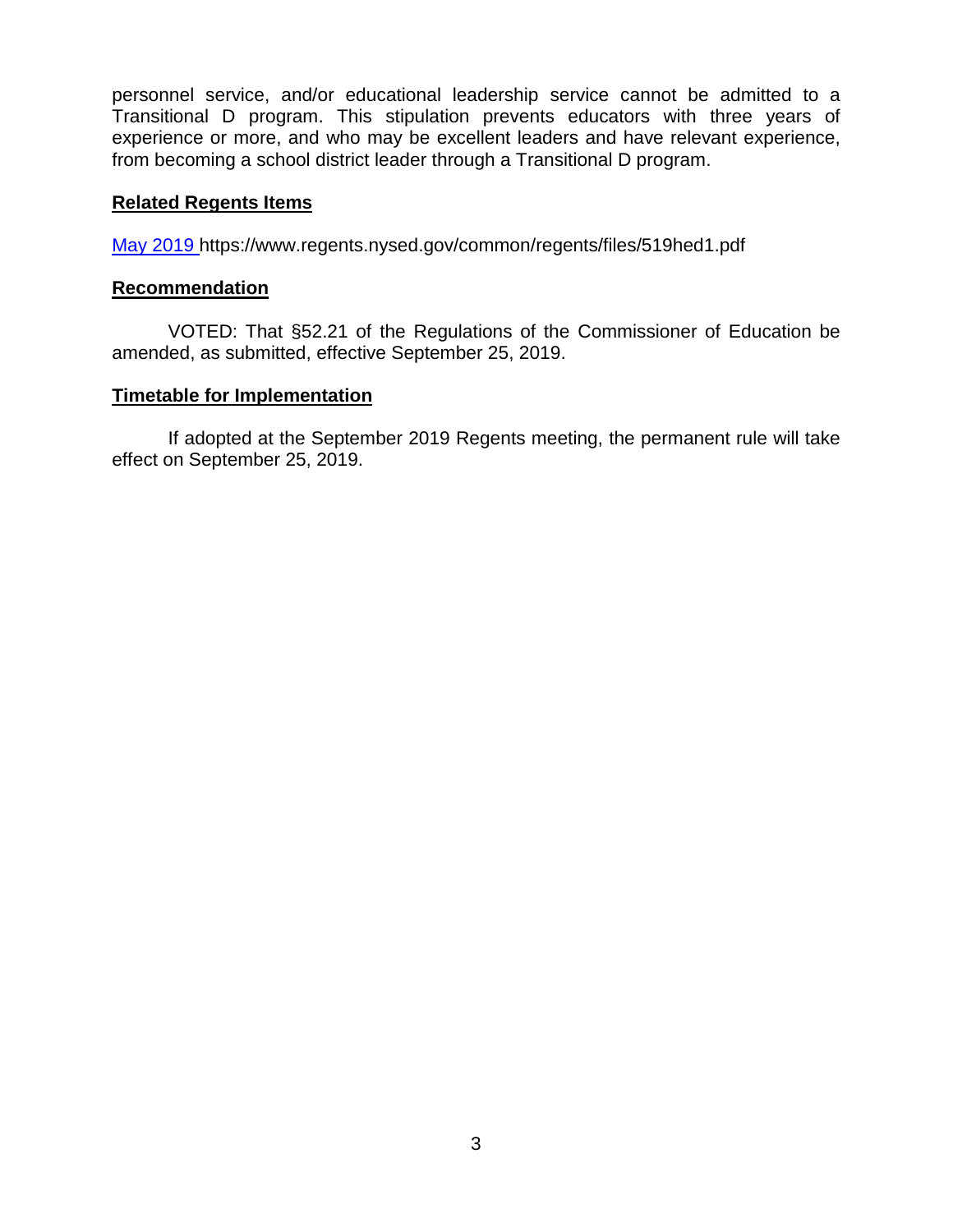AMENDMENT TO THE REGULATIONS OF THE COMMISSIONER OF EDUCATION Pursuant to sections 101, 207, 305, 3001, 3004 and 3009 of the Education Law. Paragraph (4) of section 52.21 of the Regulations of the Commissioner of Education shall be amended to read as follows:

(4) Alternative school district leader certification program. Specific requirements for programs preparing candidates for the professional certificate as a school district leader (superintendent of schools, district superintendent, deputy superintendent, associate superintendent, assistant superintendent, and any other person having responsibility for general district-wide administration, except those responsibilities defined for school district business leaders). [Such alternative programs are for exceptionally qualified candidates who do not have three years of classroom teaching service, and/or pupil personnel service, and/or educational leadership service.]

(i) General requirements. [Programs shall meet the general requirements for all programs preparing education leaders in paragraph (1) of this subdivision.]

(a) Programs shall meet the general requirements for all programs preparing education leaders in paragraph (1) of this subdivision.

(b) Programs shall submit an institutional recommendation for the Transitional D certificate upon a candidate's enrollment in the program.

(c) Prior to admission into a program, the institution shall provide written notification to candidates that they must apply for the Transitional D certificate upon enrollment in the program.

4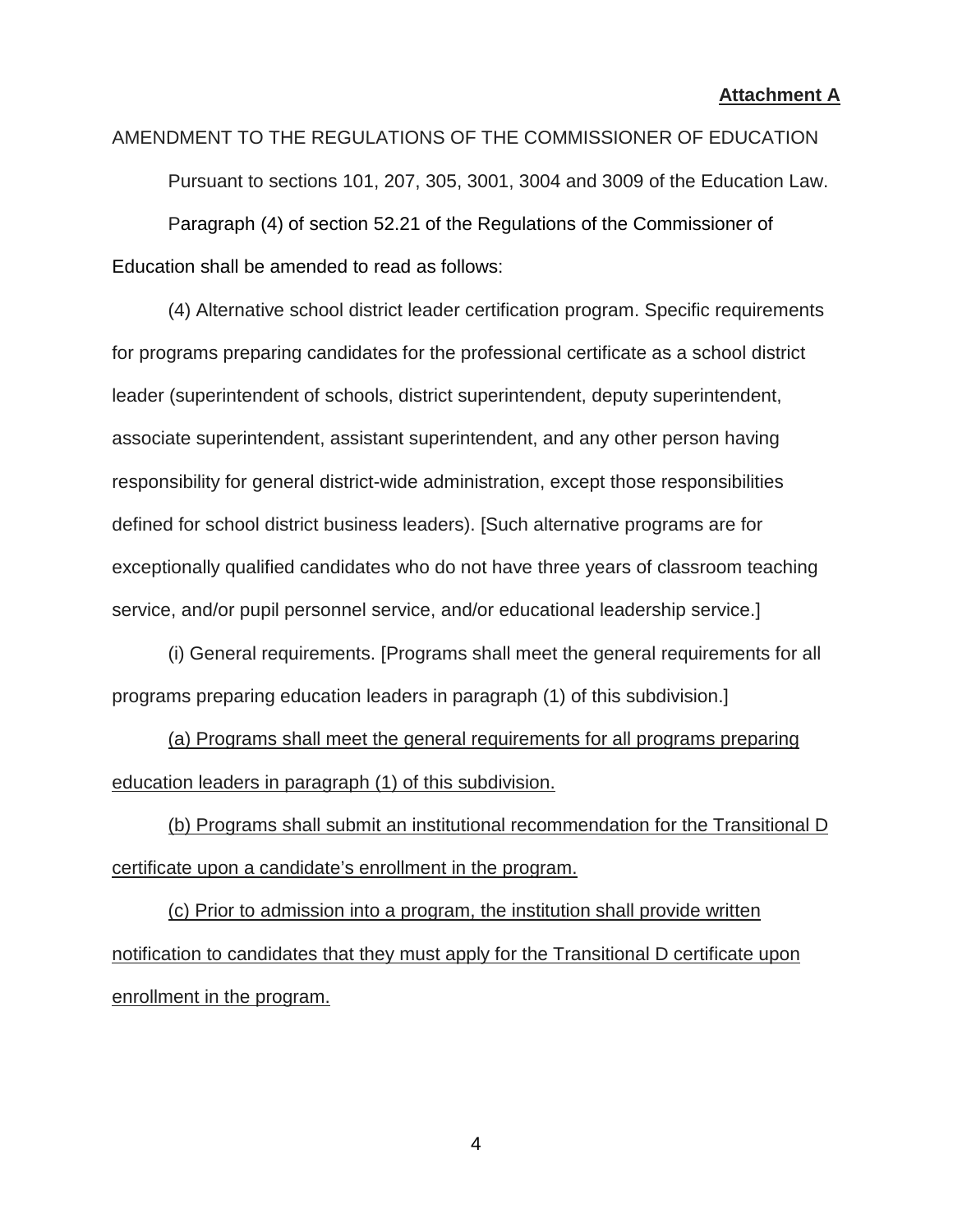#### **Attachment B**

#### ASSESSMENT OF PUBLIC COMMENT

Since publication of the Notice of Proposed Rule Making in the State Register on May 22, 2019, the State Education Department (SED) received the following comment on the proposed amendment. Below is an assessment of the public comment received.

**COMMENT:** Commenter noted that the Transitional D certificate is valid for five years, but that candidates in Transitional D programs can complete the program in two years or less. Once they complete the program, their Transitional D certificate is "expired" and they no longer hold a certificate allowing them to complete the three years of experience needed for the Professional School District Leader (SDL) certificate. So, while the Transitional D certificate gives candidates five years to complete the Professional SDL certificate experience requirement, the regulatory language that the Transitional D certificate is only valid as long as the candidate is matriculated in a Transitional D program short-circuits the purpose of the five-year time validity of the Transitional D certificate.

Commenter indicated that candidates could be advised to remain matriculated in the Transitional D program so that the college does not recommend them for Professional SDL certification and "end" the Transitional D certificate. However, commenter suggests adding language to Section 80-5.15(a)(1) stating that institutions of higher education shall not recommend Transitional D program candidates for Professional School District Leader certification until they have completed the threeyear experience requirement.

5